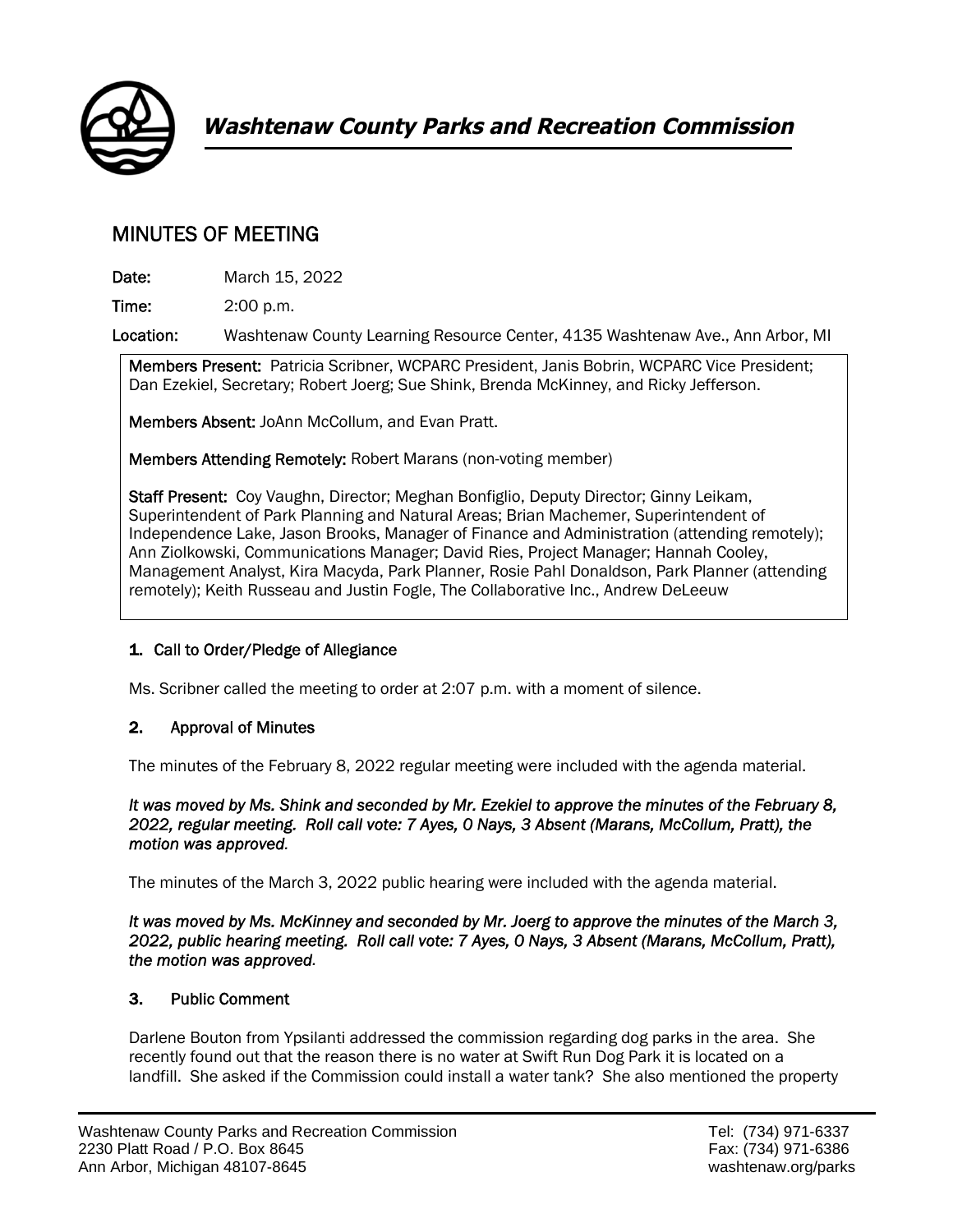at Michigan Avenue and Platt Rd. that is owned by Pittsfield Township as there is already bathrooms and water on site. She also suggested that corporations could sponsor amenities at the dog park such as fencing.

Toni Spears, Dexter Township Resident, asked if any public engagement meetings had been scheduled yet to discuss the B2B alignment near the Miller Smith Preserve.

Susan Miller addressed the commission regarding the proposal for a portion of the Border-to-Border Trail to be constructed at the Miller Smith Preserve. Her family used to own one of the properties that make up the preserve and the preserve is named after her father. She bought it because she knew it not viable for development. She discouraged the commission from putting the trail through the preserve as it would impact the visitor experience with more bikes and dogs that are not currently allowed on the property. The construction of the trail would also impact wildlife, the vernal pools, and high FQA of the woods. She hopes the commission will not support the plan to put the B2B on the preserve.

#### 4. Communications, Projects & Activities

Mr. Vaughn reported on the February communications which were included in the packet and provided a presentation summarizing the projects, programs, and events for the month. Mr. Vaughn also introduced Mr. David Ries, the new Project Manager, the position that was vacated with Mr. Dehring's retirement last month.

Ms. Bonfiglio presented information and updates on the seasonal staff hiring efforts. PLGC has hired about 50% of the seasonal staff needed to operate. The other facilities are concerned about reaching the needed levels.

#### *It was moved by Mr. Joerg and seconded by Ms. Shink to accept and file the Communications, Projects & Activities for the month of February 2022, as submitted. Roll call vote: 7 Ayes, 0 Nays, 3 Absent (Marans, McCollum, Pratt) the motion was approved.*

#### 5. Financial & Recreation Reports – January 2022

#### A. Financial Reports

Mr. Brooks reported on the financials and stated that the total for the claims for the month of January was \$712,967.84.

*It was moved by Ms. Bobrin and seconded by Ms. McKinney to accept and file the Financial Reports for the month of January 2022 as submitted. Roll call vote: 7 Ayes, 0 Nays, 3 Absent (Marans, McCollum, Pratt), the motion was approved.* 

#### B. Recreation Reports

Mr. Brooks presented the recreation reports for the month of February 2022 for all park facilities.

*It was moved by Ms. Shink and seconded by Mr. Ezekiel to accept and file the Recreation Reports for the month of February 2022 as submitted. Roll call vote: 7 Ayes, 0 Nays, 3 Absent (Marans, McCollum, Pratt), the motion was approved.*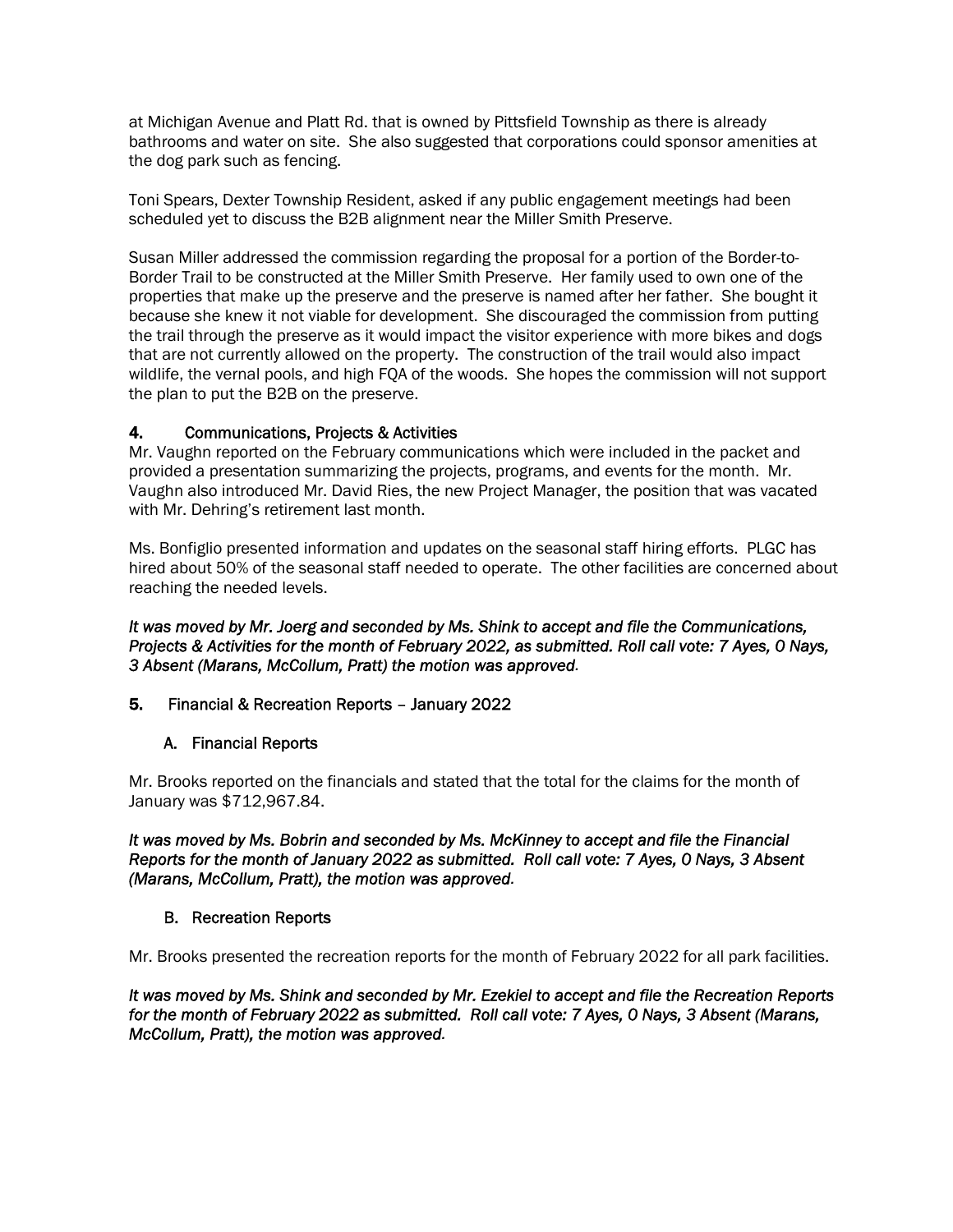#### 6. Old Business

#### A. Staebler Farmhouse Renovations

Ms. Leikam introduced the consultant team from The Collaborative Inc. who has been working on schematic design of the Staebler Farmhouse renovation. The Collaborative presented the historical context of the farmhouse and the proposed renovations including a fly through visual of the proposed renovations.

*It was moved by Bobrin, seconded by Shink to authorize staff to work the County Purchasing staff and The Collaborative team on the development of construction documents and release an RFP for construction of the renovations of the Staebler Farmhouse, based on the presentation at the meeting. Roll call vote: 7 Ayes, 0 Nays, 3 Absent (Marans, McCollum, Pratt), the motion was approved.* 

# B. B2B – Miller Smith Preserve, public outreach plan

Mr. Sanderson provided background and an overview of the proposed 3-6 month community outreach plan for the Border-to-Border Trail and Miller Smith Preserve connection, as outlined below.

- 1. Continue conversations with legal counsel prior to a public meeting to explore and confirm feasibility
- 2. Continue to analyze physical constraints with engineering team including feasibility, costs, exploration of alterative options, and other related information prior to a public meeting
- 3. Host a public meeting to explain the proposal in detail and solicit public feedback for consideration by the Commission. Meeting will likely be in person with a web/call in option if the venue supports it. *Meeting date and location TBD.*
	- a) Communications and advertising the public meeting: post to Parks and B2B Trail website, mailing to immediate neighbors, press release to Mlive and Sun Times, post notice on Miller Smith Kiosk and on B2B Trail in Dexter and Chelsea.
- 4. Solicit feedback through an on-line survey. This will be the same written feedback that is collected at the public meeting.
	- a) Provide link to watch the public meeting presentation prior to taking survey. Paper copies will be available upon request.
- 5. Request that Dexter City Council amend the agreement to allow the Commission to make the final decision
- 6. Summarize & provide all information to the Commission. Present the results of the public meeting and on-line feedback to the Commission at a regular meeting or working session
- 7. Develop a final staff recommendation for consideration at a regular meeting of the Commission.

# C. Project Update – Independence Lake Boardwalk

Mr. Vaughn introduced Mr. Machemer, Superintendent of Independence Lake, and gave a brief background of his tenure with WCPARC, as he is retiring the beginning of April. Mr. Machemer provided an update on boardwalk projects at Independence Lake. He also alerted to the commission to the possibility of a change order that may be needed to account for the depths needed for the helical piles to account for the load bearing needed.

#### D. Other Old Business

None.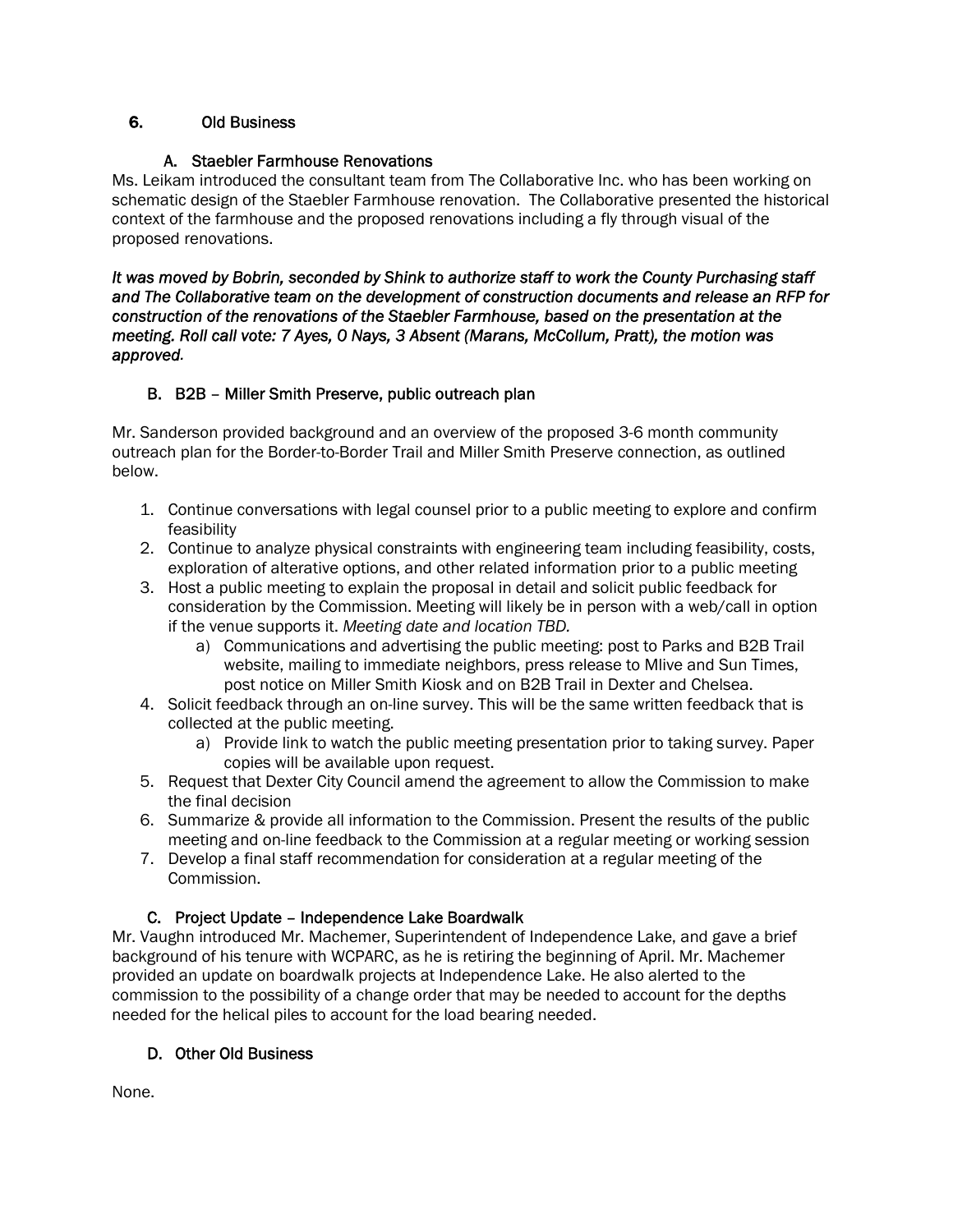#### 7. New Business

#### A. Climate Action Plan Presentation

Mr. DeLeeuw provided an overview of the County's Climate Action plan.

Mr. Marans pointed out that HCMA was doing similar work and encouraged staff to reach out to them. Mr. Joerg stated that getting to net zero carbon emissions is a difficult goal to achieve. He asked if offsets of carbon would be considered in factoring this. Mr. DeLeeuw responded that offsets could possibly be considered, but they prefer to focus on actual reductions first. Commissioners Ezekiel, Joerg, Marans, and Bobrin all spoke in favor of the initiative and are eager to get started on some action steps to reduce the WCPARC carbon footprint.

# B. NAPP – Grossman MNRTF Grant Application

Ms. Pahl Donaldson provided an overview of the Grossman property, nominated to NAPP in Round 19. The property was identified as a Tier 1 priority for acquisition at the time. To attempt to maximize NATAC's budget, staff recommends applying for a 2022 MNRTF grant to partially fund the acquisition. The property fronts the Saline River and connects to other trails and parks in the City of Saline. It also shares some river frontage with the Leslee Neithammer Preserve, which NAPP provided partial funding for the acquisition. This would be NAPP's first purchase in Saline Township.

*It was moved by Mr. Ezekiel, seconded by Ms. McKinney to approve the application to the MNRTF for matching grant funds for the acquisition of the Grossman property in Saline Township, approve a resolution (attached) to submit a grant application and provide matching funds for the remainder acquisition funds. Roll call vote: 7 Ayes, 0 Nays, 3 Absent (Marans, McCollum, Pratt), the motion was approved.* 

# C. Other New Business

None.

# 8. Commissioners/Directors Comments

Mr. Vaughn explained that the County had received a \$3 million earmark appropriation from Congresswomen Debbie Dingell for the Eastside YMCA project. He added that the site that was being considered in Ypsilanti Township may no longer be a viable option and that the search was on for other options.

Mr. Vaughn reminded the Commission of a presentation 2-years ago from the Ann Arbor Sports Commission regarding the possibility of developing a large indoor/outdoor field complex at Rolling Hills. He added that a Market Study had recently been completed and that this opportunity may be on a future agenda for further discussion. Ms. Bonfiglio added that the Sports Commission was also studying the possibility of a rowing course on Ford Lake and that WCPARC may be asked to participate in this project, as well.

Mr. Jefferson stated that a Summer Jazz Concert Series was planned for Ford Lake Park in Ypsilanti and that this may be something that WCPARC could help sponsor. Ms. McKinney agreed.